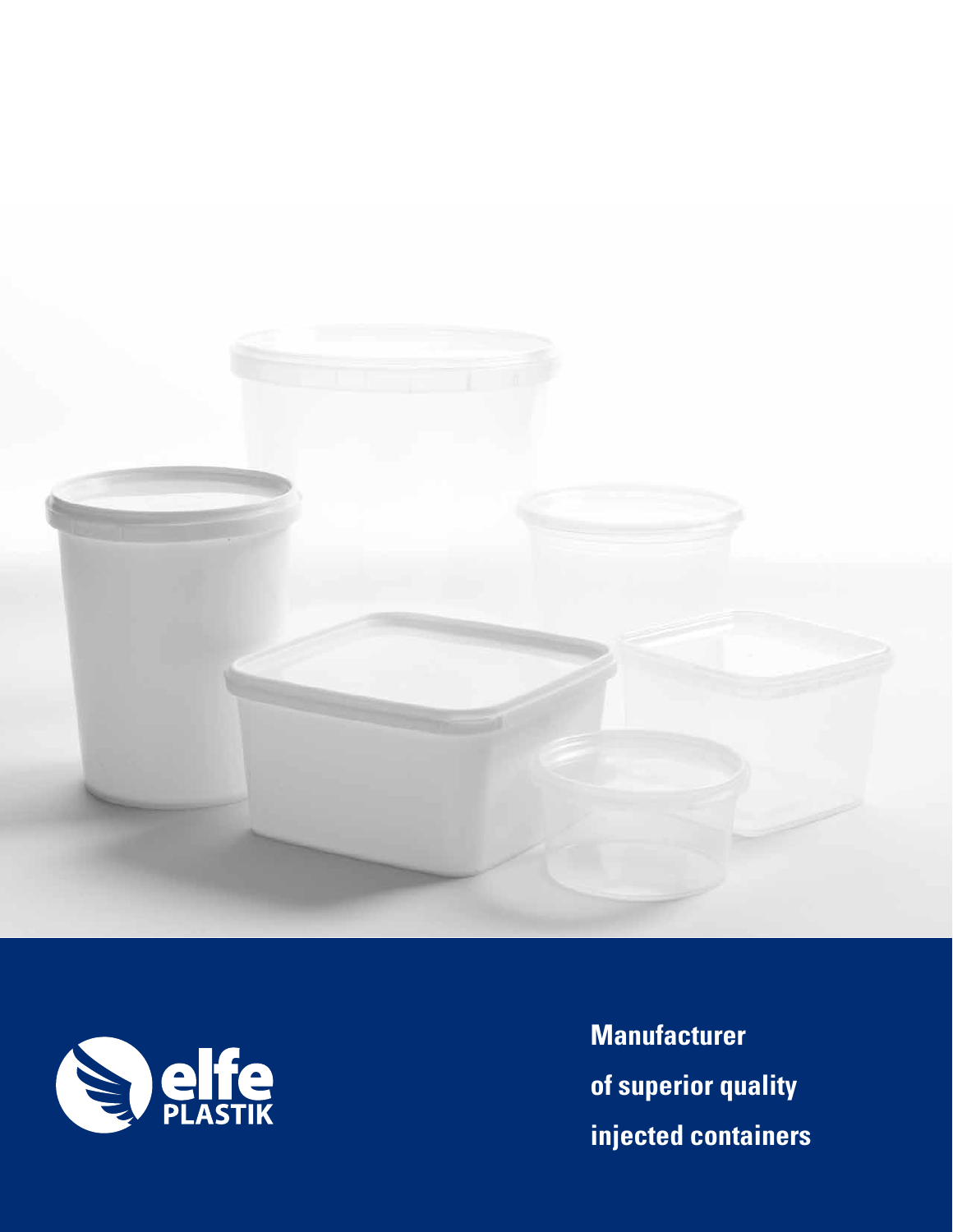











## **TAMPER EVIDENT SQUARE**

**COLLECTIO**

**N**

This indispensable collection offers excellent protection in the food industry, and always comes with our airtight guarantee.

|--|--|--|

| GTIN-14<br><b>Product</b><br><b>Code</b><br><b>Code</b> |                | <b>Model</b> |      |       | <b>Capacity</b><br><b>Approximative</b><br>Weight<br><b>Under Lid</b> |                  | <b>Overall</b><br><b>Height</b> |       | <b>Overall</b><br><b>Dimension</b> |       |        |
|---------------------------------------------------------|----------------|--------------|------|-------|-----------------------------------------------------------------------|------------------|---------------------------------|-------|------------------------------------|-------|--------|
|                                                         |                | 0Z           | ml   | 0Z    | ml                                                                    | $\boldsymbol{g}$ | 0Z                              | in    | mm                                 | in    | mm     |
| 6001.00.00                                              | 10628233460230 | 7            | 200  | 8     | 236.5                                                                 | 13.5             | 0.48                            | 1.46  | 37                                 | 4.29  | 109    |
| 6002.00.00                                              | 10628233460254 | 8            | 250  | 10    | 306                                                                   | 14.5             | 0.51                            | 1.675 | 42.5                               | 4.29  | 109    |
| 6003.00.00                                              | 10628233460278 | 12           | 375  | 13.9  | 412                                                                   | 17               | 0.59                            | 2.305 | 58.5                               | 4.29  | 109    |
| 6009.00.00                                              | 10628233460735 | 16           | 500  | 18.2  | 538.7                                                                 | 21               | 0.74                            | 3.00  | 76.2                               | 4.29  | 109    |
| 6005.00.00                                              | 10628233460315 | 32           | 1000 | 37.25 | 1101                                                                  | 34               | 1.23                            | 3.00  | 76.2                               | 5.85  | 148.5  |
| 6010.00.00                                              | 10628233460681 | 48           | 1500 | 53.76 | 1590                                                                  | 48               | 1.68                            | 4.025 | 102.24                             | 5.825 | 147.96 |

| <b>Model</b> | <b>Containers</b><br><b>Per Boxes</b> | <b>Boxes</b><br><b>Per Skid</b> | <b>Containers</b><br><b>Per Skid</b> |
|--------------|---------------------------------------|---------------------------------|--------------------------------------|
| 7-8-12-16 oz | 500                                   | 30                              | 15 000                               |
| 32 oz        | 250                                   | 28                              | 7 000                                |
| 48 oz        | 250                                   | 20                              | 5 0 0 0                              |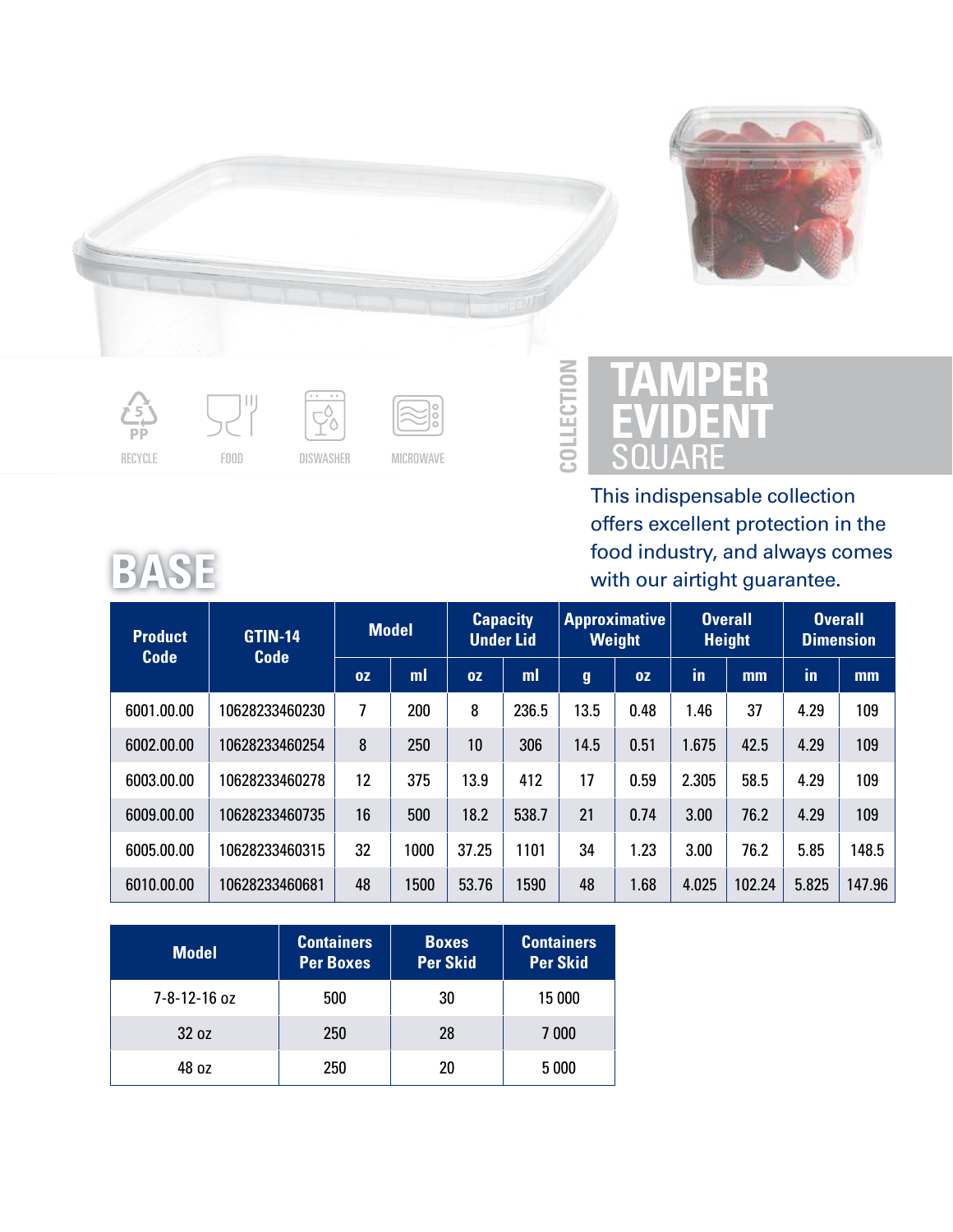

**SQUARE** 





RECYCLE FOOD DISWASHER MICROWAVE

## **LID**

| <b>Product</b><br><b>Code</b> | <b>GTIN-14</b><br><b>Code</b> | <b>For Container</b><br><b>Model</b> |      | <b>Approximative</b><br><b>Weight</b> |       | <b>Overall</b><br><b>Height</b> |      | <b>Overall</b><br><b>Dimension</b> |
|-------------------------------|-------------------------------|--------------------------------------|------|---------------------------------------|-------|---------------------------------|------|------------------------------------|
|                               |                               |                                      | g    | 0Z                                    | in    | mm                              | in   | mm                                 |
| 6901.00.00                    | 10628233460339                | 7-8-12-16 oz                         | 7.2  | 0.25                                  | 0.27  | 6.9                             | 4.10 | 105                                |
| 6902.00.00                    | 10628233460360                | 32-48 oz                             | 13.3 | 0.46                                  | 0.275 | 7.0                             | 5.7  | 145                                |

**O N**

| <b>Model</b> | Lid<br>Per Box | <b>Boxes</b><br><b>Per Skid</b> | <b>Containers</b><br><b>Per Skid</b> |
|--------------|----------------|---------------------------------|--------------------------------------|
| 7-8-12-16 oz | 500            | 70                              | 35 000                               |
| 32-48 oz     | 500            | 40                              | 20 000                               |

| <b>Stock Color</b> | <b>Other Colors</b>                         | <b>Standard Additive</b> | <b>Optional Additives</b> |  |  |
|--------------------|---------------------------------------------|--------------------------|---------------------------|--|--|
| Clear - 00         | Available                                   | Freezer - 01             |                           |  |  |
|                    | on request<br>(minimum<br>1 pallet of base) | Autoclavable - 02        | Available<br>on request   |  |  |
|                    |                                             | Ultra-clear - 03         |                           |  |  |